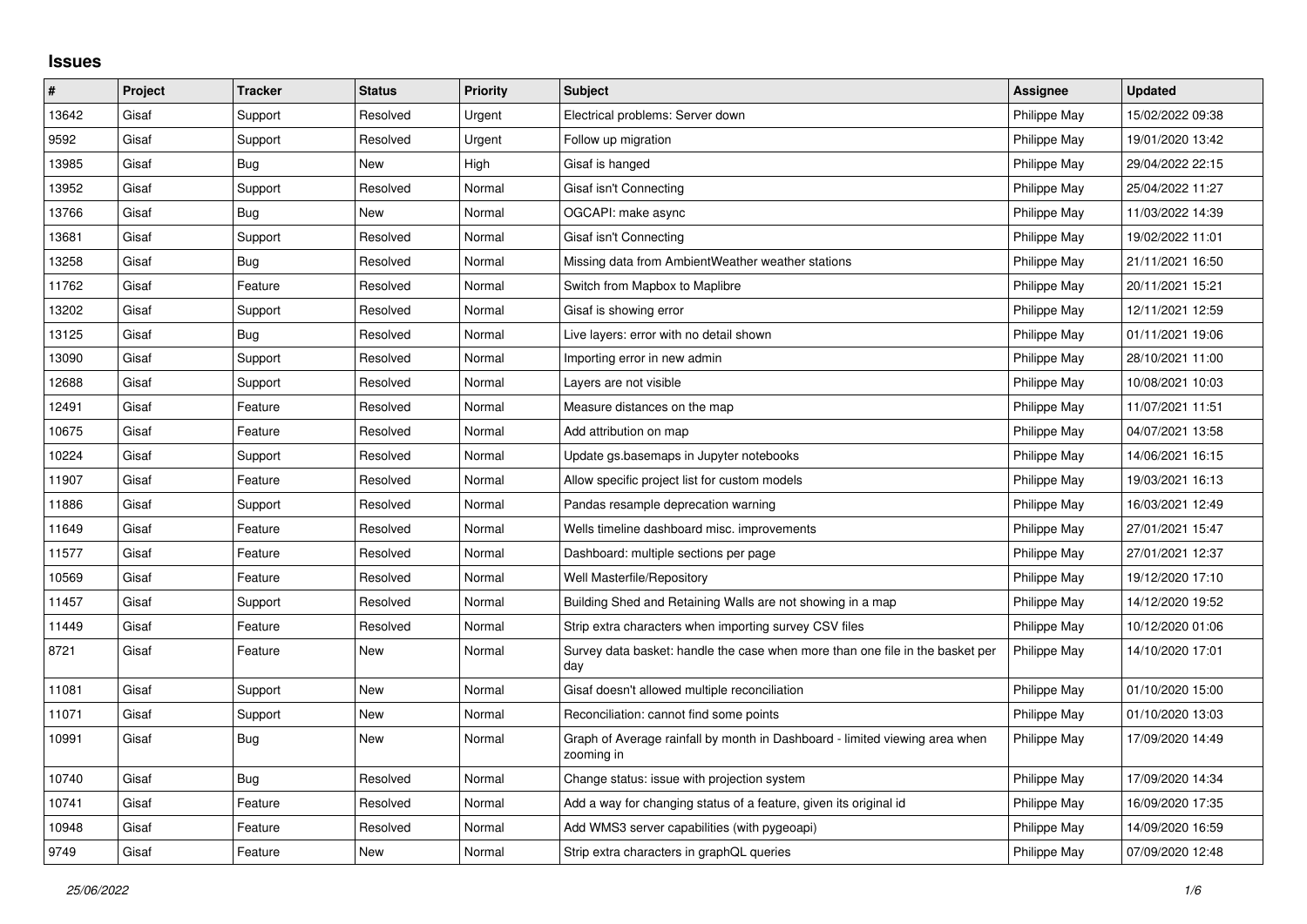| #     | Project | <b>Tracker</b> | <b>Status</b> | Priority | Subject                                                                                                              | <b>Assignee</b>     | <b>Updated</b>   |
|-------|---------|----------------|---------------|----------|----------------------------------------------------------------------------------------------------------------------|---------------------|------------------|
| 10920 | Gisaf   | Feature        | Resolved      | Normal   | Add option to display labels on the map                                                                              | Philippe May        | 07/09/2020 11:54 |
| 10830 | Gisaf   | <b>Bug</b>     | Resolved      | Normal   | Import issue with raw survey points                                                                                  | Philippe May        | 30/08/2020 14:45 |
| 10829 | Gisaf   | <b>Bug</b>     | Resolved      | Normal   | Missing symbols                                                                                                      | Philippe May        | 24/08/2020 12:34 |
| 10819 | Gisaf   | <b>Bug</b>     | Resolved      | Normal   | Evergreen well: popup showing "null" instead of location, status, type                                               | Philippe May        | 23/08/2020 23:44 |
| 10732 | Gisaf   | Bug            | Resolved      | Normal   | Wind Speed unit                                                                                                      | Philippe May        | 04/08/2020 16:52 |
| 10728 | Gisaf   | Bug            | Resolved      | Normal   | Cannot download CSV for values                                                                                       | Philippe May        | 03/08/2020 15:49 |
| 9552  | Gisaf   | Documentation  | Resolved      | Normal   | Weekly resampling - Starts on mondays                                                                                | Philippe May        | 25/07/2020 17:12 |
| 10182 | Gisaf   | Feature        | Resolved      | Normal   | Function to change status of surveyed features                                                                       | Philippe May        | 15/07/2020 15:10 |
| 10536 | Gisaf   | Feature        | Resolved      | Normal   | Migrate PlottableModel.Actions.download csv value to plugins                                                         | Philippe May        | 15/07/2020 15:07 |
| 10539 | Gisaf   | <b>Bug</b>     | Resolved      | Normal   | New basket admin: the metadata (surveyor, etc) aren't populated from raw<br>points when importing shapefiles         | Philippe May        | 15/07/2020 15:02 |
| 10439 | Gisaf   | <b>Bug</b>     | Resolved      | Normal   | Reconciliation: use categories instead of layers                                                                     | Philippe May        | 27/06/2020 05:21 |
| 10213 | Gisaf   | Bug            | Resolved      | Normal   | Point showing in the reconciliation pop-up but error while reconciling                                               | Philippe May        | 26/06/2020 14:37 |
| 10400 | Gisaf   | <b>Bug</b>     | Resolved      | Normal   | Map search: works only once                                                                                          | Philippe May        | 24/06/2020 12:05 |
| 10407 | Gisaf   | <b>Bug</b>     | Resolved      | Normal   | Live layer DXF export: missing reprojection                                                                          | Philippe May        | 23/06/2020 04:24 |
| 10364 | Gisaf   | Support        | New           | Normal   | Reconcile the reconciliations                                                                                        | Philippe May        | 17/06/2020 17:27 |
| 10360 | Gisaf   | Bug            | Resolved      | Normal   | Cannot import survey: accuracy issue                                                                                 | Philippe May        | 17/06/2020 01:29 |
| 10337 | Gisaf   | Bug            | Resolved      | Normal   | Custom layers with a "status" column not displayed on the map                                                        | <b>Philippe May</b> | 13/06/2020 17:36 |
| 10331 | Gisaf   | Feature        | Resolved      | Normal   | Reconciliation: sort layer by alphabetical order                                                                     | Philippe May        | 12/06/2020 17:45 |
| 10289 | Gisaf   | <b>Bug</b>     | Resolved      | Normal   | New basket: cannot import raingauge Excel sheet                                                                      | Philippe May        | 11/06/2020 12:17 |
| 10306 | Gisaf   | <b>Bug</b>     | Resolved      | Normal   | Logout not working                                                                                                   | Philippe May        | 11/06/2020 12:13 |
| 10152 | Gisaf   | Feature        | Resolved      | Normal   | wells list in Measures Tab with only wells having measures                                                           | Philippe May        | 10/06/2020 15:05 |
| 10149 | Gisaf   | Bug            | Resolved      | Normal   | Import basket: fix authorization auto import                                                                         | Philippe May        | 09/06/2020 23:09 |
| 10214 | Gisaf   | Support        | New           | Normal   | <b>Multiple Reconciliations</b>                                                                                      | Philippe May        | 27/05/2020 16:12 |
| 10180 | Gisaf   | <b>Bug</b>     | Resolved      | Normal   | Error importing Johan's shapefile                                                                                    | Philippe May        | 27/05/2020 15:34 |
| 10125 | Gisaf   | Bug            | Resolved      | Normal   | Feature with Status other than existing, not showing in the map (example: future   Philippe May<br>building outline) |                     | 20/05/2020 04:05 |
| 10014 | Gisaf   | Feature        | Resolved      | Normal   | Interity checks                                                                                                      | Philippe May        | 19/05/2020 19:23 |
| 10140 | Gisaf   | Bug            | New           | Normal   | Admin: sort out manager role                                                                                         | Philippe May        | 19/05/2020 19:22 |
| 10123 | Gisaf   | Bug            | Resolved      | Normal   | Basket Upload: store not saved                                                                                       | Philippe May        | 19/05/2020 17:36 |
| 10122 | Gisaf   | <b>Bug</b>     | Resolved      | Normal   | Reconciliation: missing categories                                                                                   | Philippe May        | 19/05/2020 02:53 |
| 9944  | Gisaf   | Feature        | Resolved      | Normal   | Admin: manage categories                                                                                             | Philippe May        | 10/04/2020 12:06 |
| 9789  | Gisaf   | Feature        | New           | Normal   | Login: put in a dialog                                                                                               | Philippe May        | 28/02/2020 04:28 |
| 9602  | Gisaf   | Bug            | Resolved      | Normal   | Map: ability to cancel download                                                                                      | Philippe May        | 20/01/2020 18:32 |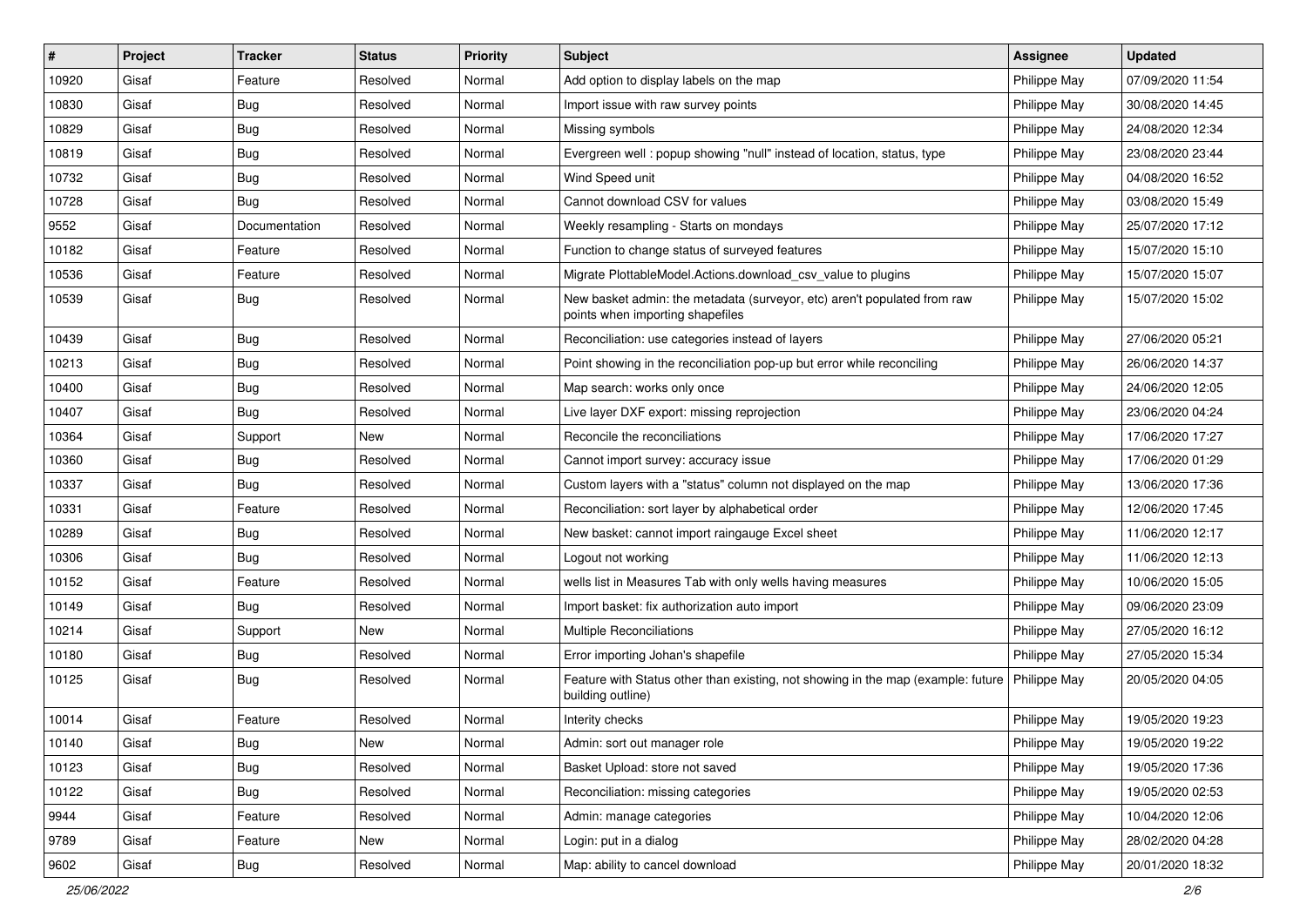| $\vert$ # | Project | <b>Tracker</b> | <b>Status</b> | <b>Priority</b> | <b>Subject</b>                                                         | <b>Assignee</b> | <b>Updated</b>   |
|-----------|---------|----------------|---------------|-----------------|------------------------------------------------------------------------|-----------------|------------------|
| 9603      | Gisaf   | Bug            | <b>New</b>    | Normal          | Map: clean memory after removing layer                                 | Philippe May    | 20/01/2020 13:05 |
| 9563      | Gisaf   | Feature        | Resolved      | Normal          | Live layers: add option to link to a map feature                       | Philippe May    | 12/01/2020 22:22 |
| 9465      | Gisaf   | Bug            | Resolved      | Normal          | Export plots to PNG missing axis labels                                | Philippe May    | 08/01/2020 11:35 |
| 9466      | Gisaf   | Support        | Resolved      | Normal          | Rename "altitude" to "elevation"                                       | Philippe May    | 08/01/2020 11:27 |
| 9483      | Gisaf   | Support        | New           | Normal          | Performance: writing gpkg is slower than shapefiles                    | Philippe May    | 08/01/2020 11:15 |
| 9534      | Gisaf   | Feature        | Resolved      | Normal          | GeoJson store: systematically use geodataframes                        | Philippe May    | 07/01/2020 16:51 |
| 9538      | Gisaf   | Feature        | <b>New</b>    | Normal          | Download shapefile of raw survey points facility - TO BE REMOVED?      | Philippe May    | 07/01/2020 14:35 |
| 9509      | Gisaf   | Feature        | Resolved      | Normal          | Update angular-plotly to 1.5.0                                         | Philippe May    | 04/01/2020 12:05 |
| 9517      | Gisaf   | Feature        | Resolved      | Normal          | Tags: add location                                                     | Philippe May    | 03/01/2020 11:54 |
| 9516      | Gisaf   | Feature        | Resolved      | Normal          | Map: add option to grab link to the selected feature                   | Philippe May    | 02/01/2020 15:42 |
| 9519      | Gisaf   | Bug            | Resolved      | Normal          | Map info: fix icons                                                    | Philippe May    | 02/01/2020 13:11 |
| 9510      | Gisaf   | Feature        | Resolved      | Normal          | Automatically resample to daily when there's too much data             | Philippe May    | 01/01/2020 14:12 |
| 9493      | Gisaf   | <b>Bug</b>     | Resolved      | Normal          | Plotly png download resize frame                                       | Philippe May    | 26/12/2019 16:37 |
| 9036      | Gisaf   | <b>Bug</b>     | Resolved      | Normal          | Fix login indicator                                                    | Philippe May    | 03/10/2019 15:15 |
| 7584      | Gisaf   | Bug            | In Progress   | Normal          | Error with large integers (graphql)                                    | Philippe May    | 20/09/2019 10:52 |
| 8756      | Gisaf   | <b>Bug</b>     | Resolved      | Normal          | Map: handle errors when layers (eg, in base maps) don't actually exist | Philippe May    | 02/08/2019 16:40 |
| 8669      | Gisaf   | Feature        | Resolved      | Normal          | Groups of map layers                                                   | Philippe May    | 26/07/2019 10:51 |
| 8630      | Gisaf   | Feature        | Resolved      | Normal          | Map: add option for filter with status                                 | Philippe May    | 10/07/2019 16:49 |
| 8231      | Gisaf   | Bug            | Resolved      | Normal          | Fix status in table definition of new categories                       | Philippe May    | 03/05/2019 17:26 |
| 6538      | Gisaf   | Bug            | <b>New</b>    | Normal          | Well level: improve the form and input processing (dry checkbox)       | Philippe May    | 12/03/2019 11:09 |
| 3472      | Gisaf   | Feature        | Resolved      | Normal          | Weather station graphs: choice of parameters                           | Philippe May    | 10/03/2019 14:52 |
| 7527      | Gisaf   | Feature        | Resolved      | Normal          | Give an option to resample data for graphs (eg. rain gauge)            | Philippe May    | 07/03/2019 16:24 |
| 7813      | Gisaf   | Documentation  | Resolved      | Normal          | Including credits for ESRI basemap (Sat, Highways, Labels)             | Philippe May    | 05/03/2019 12:39 |
| 5974      | Gisaf   | Bug            | Resolved      | Normal          | Issues in uploading readings into GISAF using interface                | Philippe May    | 06/02/2019 09:25 |
| 6069      | Gisaf   | Task           | Resolved      | Normal          | wwtp output and flow component - output                                | Philippe May    | 22/06/2018 15:15 |
| 5988      | Gisaf   | Bug            | Resolved      | Normal          | problem with the flow from origin of wastewater to the component       | Philippe May    | 08/06/2018 15:14 |
| 5033      | Gisaf   | Feature        | Resolved      | Normal          | Add an option to display a base line in the bar charts                 | Philippe May    | 04/01/2018 01:09 |
| 6907      | Gisaf   | Support        | <b>New</b>    | Low             | Study alternative for TileServer                                       | Philippe May    | 11/01/2020 11:45 |
| 6099      | Gisaf   | Feature        | New           | Low             | Sanic/Gino admin                                                       | Philippe May    | 07/03/2019 16:24 |
| 6090      | Gisaf   | Bug            | New           | Low             | Polygon rendering issue                                                | Philippe May    | 07/03/2019 16:24 |
| 5618      | Gisaf   | Feature        | Resolved      | Low             | Export layers as DXF                                                   | Philippe May    | 05/03/2019 12:42 |
| 7379      | Gisaf   | Feature        | New           | Low             | Make Gisaf installable (Progressive Web App)                           | Philippe May    | 02/02/2019 10:27 |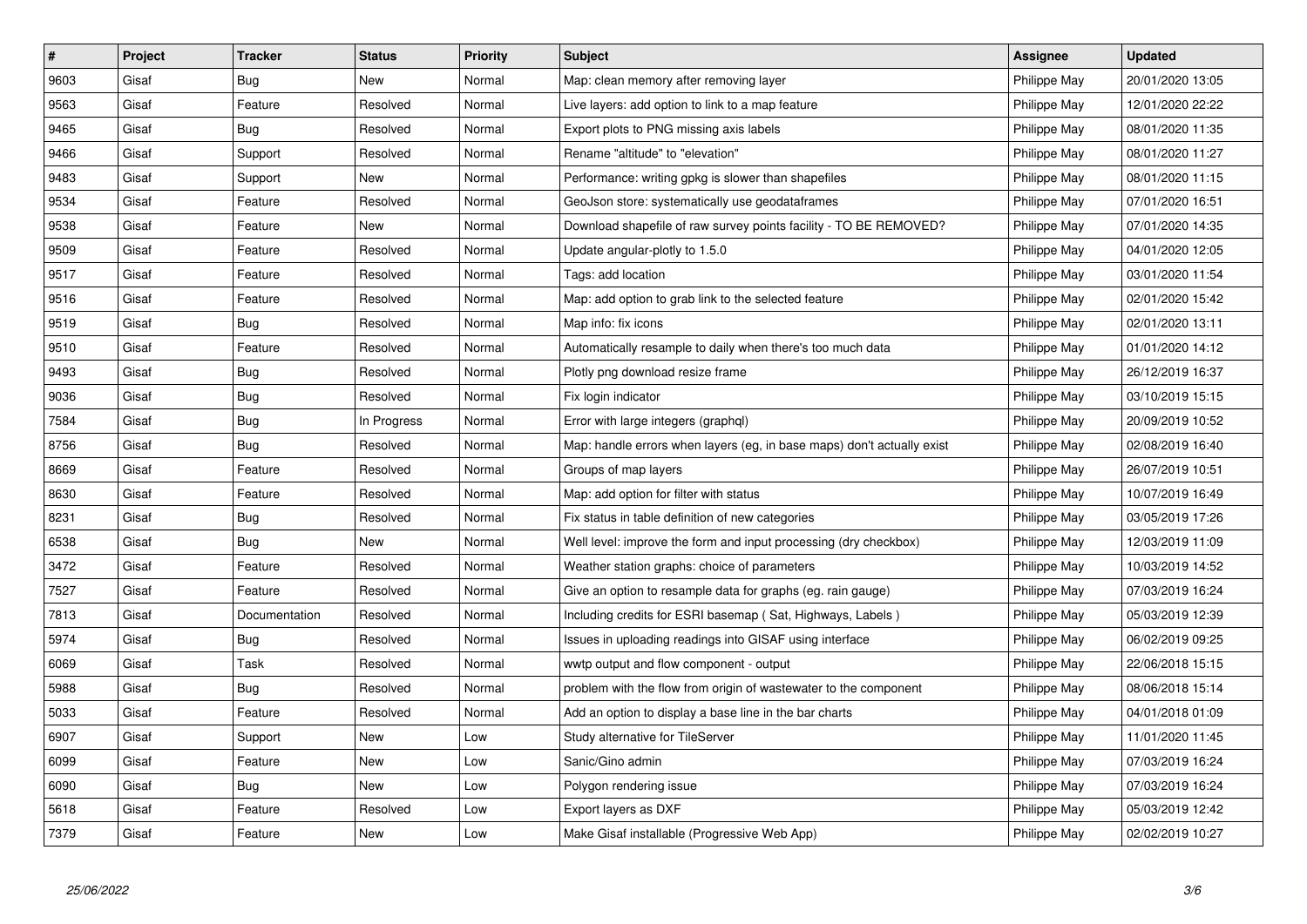| $\#$  | Project                             | <b>Tracker</b> | <b>Status</b> | <b>Priority</b> | <b>Subject</b>                                                                   | <b>Assignee</b> | <b>Updated</b>   |
|-------|-------------------------------------|----------------|---------------|-----------------|----------------------------------------------------------------------------------|-----------------|------------------|
| 13968 | Geomatic studio<br>models for Gisaf | Feature        | Resolved      | Normal          | Create layers and all for the LB records                                         | Philippe May    | 28/04/2022 17:18 |
| 12646 | Geomatic studio<br>models for Gisaf | Feature        | New           | Normal          | Add and import new data from Johan for OFC                                       | Philippe May    | 01/08/2021 19:46 |
| 11678 | Geomatic studio<br>models for Gisaf | Feature        | New           | Normal          | Add new models for AVES                                                          | Philippe May    | 02/02/2021 12:13 |
| 8096  | Geomatic studio<br>models for Gisaf | Task           | Resolved      | Normal          | Creating a Gkpg/shp for elevation points in Basins with category as an attribute | Philippe May    | 24/05/2019 16:57 |
| 7935  | Geomatic studio<br>models for Gisaf | Task           | Resolved      | Normal          | Template components in order                                                     | Philippe May    | 20/03/2019 15:18 |
| 7709  | Geomatic studio<br>models for Gisaf | Feature        | Resolved      | Normal          | Waste water treatment plant improvements                                         | Philippe May    | 19/03/2019 23:58 |
| 7936  | Geomatic studio<br>models for Gisaf | Task           | Resolved      | Normal          | Add the wastewater type to the origin                                            | Philippe May    | 19/03/2019 23:56 |
| 7696  | Geomatic studio<br>models for Gisaf | Feature        | Resolved      | Normal          | HT Cables shapefile from Johan                                                   | Philippe May    | 25/02/2019 18:54 |
| 7725  | Geomatic studio<br>models for Gisaf | Feature        | Resolved      | Normal          | Add a button for generating reports                                              | Philippe May    | 25/02/2019 13:08 |
| 7710  | Geomatic studio<br>models for Gisaf | Feature        | Resolved      | Normal          | Add fields to the individual components                                          | Philippe May    | 25/02/2019 13:07 |
| 7711  | Geomatic studio<br>models for Gisaf | Feature        | Resolved      | Normal          | Add fields to component types                                                    | Philippe May    | 25/02/2019 13:06 |
| 12049 | <b>GIS</b>                          | <b>Bug</b>     | Resolved      | Immediate       | <b>Gisaf Error</b>                                                               | Philippe May    | 22/04/2021 10:39 |
| 14072 | <b>GIS</b>                          | Support        | Resolved      | Urgent          | Gisaf very slow                                                                  | Philippe May    | 19/05/2022 02:29 |
| 13883 | <b>GIS</b>                          | Support        | Resolved      | Urgent          | Gisaf not responding - Possible issue with tag editing?                          | Philippe May    | 07/04/2022 19:34 |
| 13847 | <b>GIS</b>                          | Support        | New           | Urgent          | Gisaf not responding                                                             | Philippe May    | 01/04/2022 17:08 |
| 13447 | <b>GIS</b>                          | Support        | Resolved      | Urgent          | Server down due to electrical power cut                                          | Philippe May    | 31/12/2021 17:14 |
| 13115 | <b>GIS</b>                          | Task           | In Progress   | Urgent          | Server not working after power cut                                               | Philippe May    | 29/10/2021 11:05 |
| 3368  | <b>GIS</b>                          | <b>Bug</b>     | Resolved      | Urgent          | Cannot upload data                                                               | Philippe May    | 21/12/2016 12:10 |
| 13991 | <b>GIS</b>                          | Support        | In Progress   | High            | Gisaf is again hung                                                              | Philippe May    | 30/04/2022 14:01 |
| 12075 | GIS                                 | Feature        | Resolved      | High            | CSR Weather Station not showing since 22 of april 2021                           | Philippe May    | 29/04/2021 15:34 |
| 9220  | GIS                                 | Feature        | Resolved      | High            | Setting the daily resampling of weather data starting from 8.30 am               | Philippe May    | 08/01/2020 17:57 |
| 7957  | GIS                                 | <b>Bug</b>     | Feedback      | High            | Export polygon shapefiles do not show "holes"                                    | Philippe May    | 04/04/2019 16:14 |
| 5978  | <b>GIS</b>                          | Task           | Resolved      | High            | Registration for Bangalore Open Street Map conference                            | Philippe May    | 11/06/2018 11:56 |
| 3410  | <b>GIS</b>                          | Support        | Resolved      | High            | Map website to http://water.auroville.org.in                                     | Philippe May    | 27/12/2016 22:41 |
| 14090 | GIS                                 | Feature        | Resolved      | Normal          | Move to SDDs after failure of one HDD in the RAID array of the domUs             | Philippe May    | 27/05/2022 16:28 |
| 13982 | GIS                                 | Support        | Resolved      | Normal          | Update server's storage                                                          | Philippe May    | 06/05/2022 14:38 |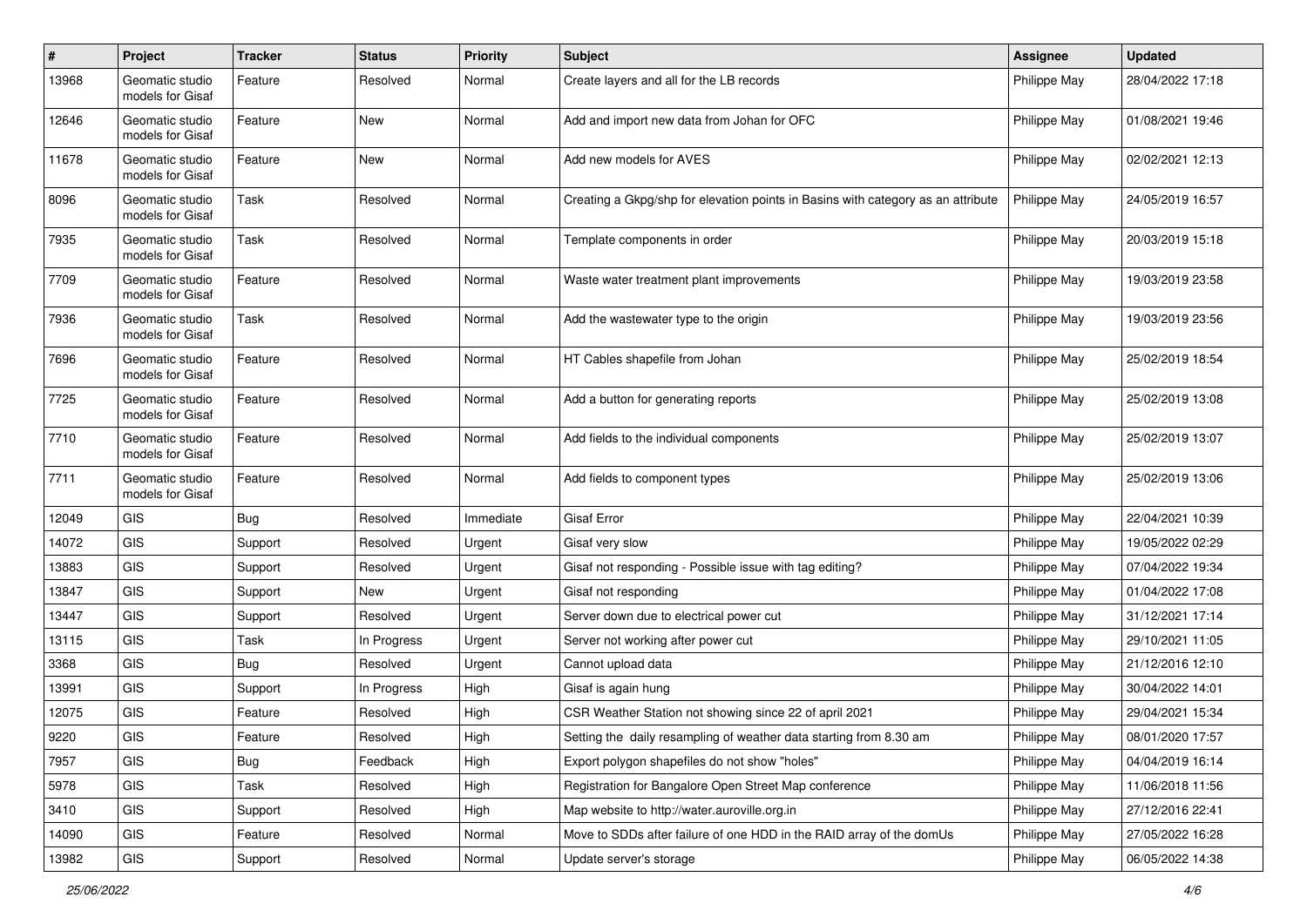| $\vert$ # | Project        | <b>Tracker</b> | <b>Status</b> | <b>Priority</b> | <b>Subject</b>                                                  | <b>Assignee</b> | <b>Updated</b>   |
|-----------|----------------|----------------|---------------|-----------------|-----------------------------------------------------------------|-----------------|------------------|
| 13885     | <b>GIS</b>     | <b>Bug</b>     | Resolved      | Normal          | Wrong name showing in the list of layers in the map             | Philippe May    | 23/04/2022 04:04 |
| 13901     | GIS            | Bug            | New           | Normal          | Map: style of the category with status 'E' is always applied    | Philippe May    | 12/04/2022 11:01 |
| 13763     | GIS            | Support        | Resolved      | Normal          | Gisaf not responding                                            | Philippe May    | 11/03/2022 13:03 |
| 13235     | GIS            | Support        | Resolved      | Normal          | Server hardware failure (sdc hard drive)                        | Philippe May    | 19/11/2021 17:59 |
| 13203     | <b>GIS</b>     | Support        | In Progress   | Normal          | Redis server: fix warning relarted to memory allocation         | Philippe May    | 12/11/2021 13:03 |
| 12895     | <b>GIS</b>     | Support        | Resolved      | Normal          | Migrate backups to Bung                                         | Philippe May    | 12/11/2021 00:36 |
| 13132     | GIS            | <b>Bug</b>     | Resolved      | Normal          | CSR Weather station missing data 28 nd 29 Otober 2021           | Philippe May    | 06/11/2021 12:20 |
| 9463      | GIS            | Support        | Resolved      | Normal          | Setup a weather station in Kalpana                              | Philippe May    | 02/11/2021 15:08 |
| 10291     | GIS            | Support        | In Progress   | Normal          | Vacuum DB at reboot                                             | Philippe May    | 29/10/2021 11:44 |
| 12867     | GIS            | Support        | In Progress   | Normal          | Upgrade server (all virtual machines) to Debian bullseye        | Philippe May    | 25/10/2021 17:34 |
| 13068     | GIS            | Support        | Resolved      | Normal          | Migrate gisaf VM to bullseye                                    | Philippe May    | 25/10/2021 17:28 |
| 12701     | GIS            | <b>Bug</b>     | Resolved      | Normal          | Weather Station not showing data since 24 July 2021             | Philippe May    | 12/08/2021 12:21 |
| 12051     | GIS            | Support        | New           | Normal          | Update pgadmin                                                  | Philippe May    | 22/04/2021 12:57 |
| 11898     | GIS            | Support        | New           | Normal          | Add Aurogreen Weather Station                                   | Philippe May    | 17/03/2021 12:10 |
| 11506     | <b>GIS</b>     | Documentation  | New           | Normal          | Article on wells levels graphs                                  | Philippe May    | 21/12/2020 16:41 |
| 11486     | <b>GIS</b>     | Feature        | New           | Normal          | Button Labels for wells details                                 | Philippe May    | 21/12/2020 10:26 |
| 10862     | GIS            | <b>Bug</b>     | New           | Normal          | Fix the issues resulted from import point bug                   | Philippe May    | 05/09/2020 15:11 |
| 10323     | <b>GIS</b>     | Bug            | Resolved      | Normal          | Survey points from Eric Chacra: misc issues                     | Philippe May    | 03/08/2020 13:11 |
| 10693     | GIS            | Support        | Resolved      | Normal          | Wrong geometry type for category R54                            | Philippe May    | 30/07/2020 12:00 |
| 10153     | GIS            | Support        | Resolved      | Normal          | Postgis access for Selvarani in QGis                            | Philippe May    | 23/05/2020 12:05 |
| 10151     | GIS            | Feature        | Resolved      | Normal          | PG ADMIN installation on server                                 | Philippe May    | 23/05/2020 12:04 |
| 9292      | GIS            | Support        | Resolved      | Normal          | Server upgrade to buster                                        | Philippe May    | 13/11/2019 12:29 |
| 8504      | <b>GIS</b>     | Support        | Resolved      | Normal          | Clean data from the weather station                             | Philippe May    | 04/07/2019 17:05 |
| 8450      | GIS            | Support        | Resolved      | Normal          | Unable to Load Jupyter Lab                                      | Philippe May    | 10/06/2019 15:52 |
| 7853      | GIS            | Support        | New           | Normal          | Install OpenDroneMap and WebODM                                 | Philippe May    | 09/05/2019 15:57 |
| 8246      | GIS            | Support        | Resolved      | Normal          | Server down?                                                    | Philippe May    | 06/05/2019 15:45 |
| 7120      | GIS            | Support        | In Progress   | Normal          | High CPU usage on the server (dom0)                             | Philippe May    | 26/02/2019 13:10 |
| 7763      | GIS            | Feature        | Feedback      | Normal          | Infrastructure: migrate old-admin to the same server than gisaf | Philippe May    | 25/02/2019 11:11 |
| 7551      | <b>GIS</b>     | Bug            | Resolved      | Normal          | error while downloading shapefiles from gisaf                   | Philippe May    | 06/02/2019 09:10 |
| 7156      | GIS            | Support        | Resolved      | Normal          | Make server boot again                                          | Philippe May    | 05/02/2019 11:13 |
| 7552      | GIS            | Bug            | Resolved      | Normal          | error in auto import of raw points to point shapefiles          | Philippe May    | 05/02/2019 11:13 |
| 7554      | GIS            | <b>Bug</b>     | Resolved      | Normal          | Cannot auto import points for project RZ                        | Philippe May    | 04/02/2019 16:31 |
| 7343      | $\mathsf{GIS}$ | Support        | Resolved      | Normal          | Add layer for locations                                         | Philippe May    | 02/02/2019 15:25 |